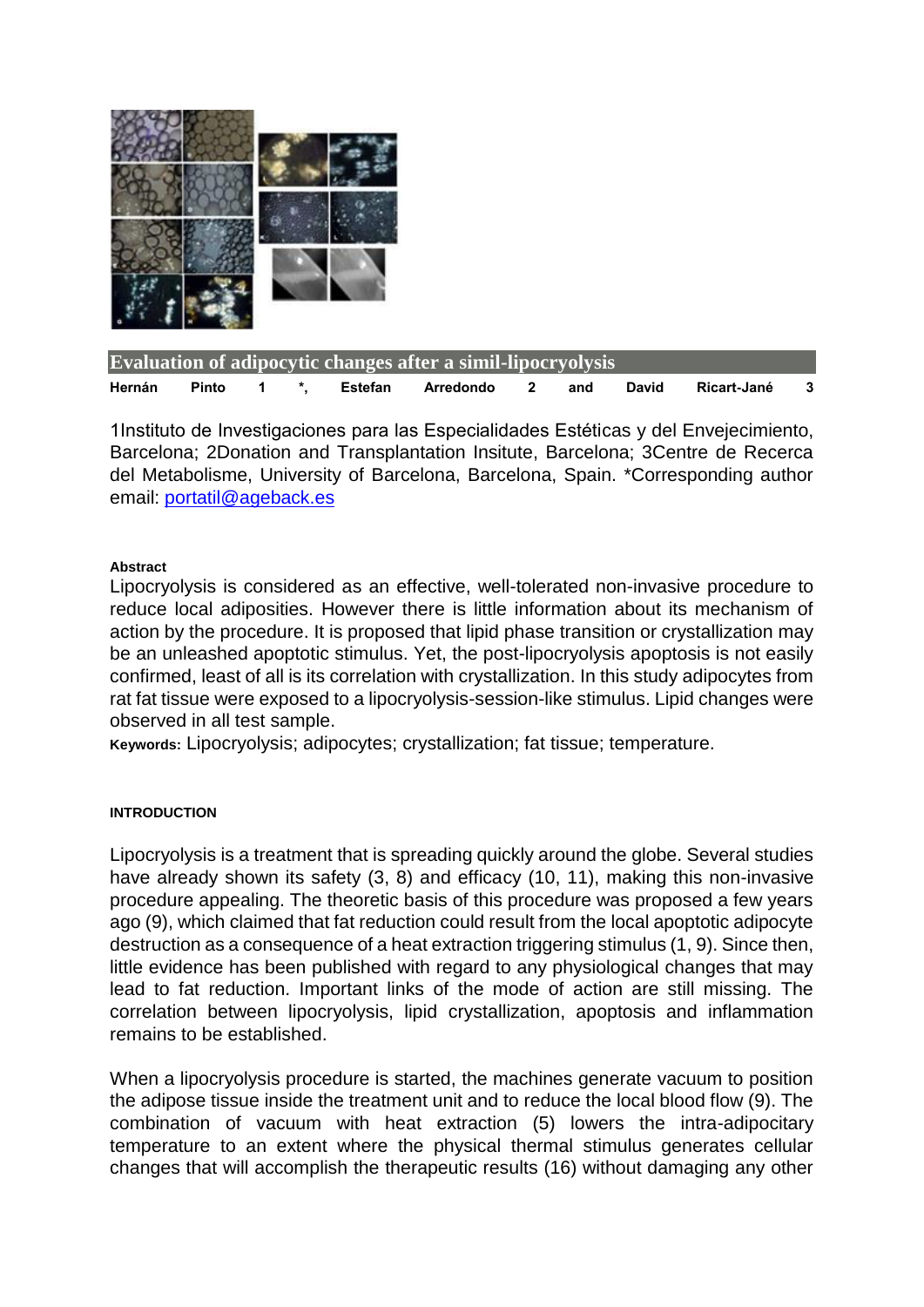structures (2). In general, these thermal changes were named "crystallization", but the term and the concept are now under debate. An unleashed apoptotic stimulus as a consequence of such changes was believed to be an logical action mechanism. Still, we lack scientific evidence between the empirically-proven efficacy of this procedure and dipocitary necrosis. Oxidative stress (13, 14) and cold stress lipolysis (15) are among some other theorized mechanisms of the lipocryolytic action. Up to date, only one publication offered some iconographic proof of crystallization after this therapy (9). In that study, the authors used heated pig lard obtained from previously frozen and heated tissue (9). They observed needle like crystals at room temperature (21.8oC) after storage over night at room temperature and cloudy crystallization at 10.4oC after a cooling rate of approximately 10.8oC/min. But the temperatures-in-time stimuli to which adipocytes were exposed in their study did not resemble to the conditions for performing a lipocryolysis session (11). Other authors cooled human adipose down to 1oC and never saw crystallization, only liquid-to-gel transition of a fraction of human fat. More evidence is needed to back up the lipocryolysis- induced apoptosis hypothesis. The aim of this study is to evaluate adipocytic changes under a lipocryolisis session-similar-stimulus. Crystallization was considered to be the necessary step for apoptotic stimulus unleashing.

### **MATERIALS AND METHODS**

*Samples of adipose tissue*

Four male Wistar rats (Harlan Interfauna) were anesthetised with isoflurane, and 1g of retroperitoneal white adipose tissue was extracted from each animal. Sacrifice was performed with cervical dislocation technique in accordance with the National Policy and was approved by the Ethics Committee.

### *Isolation of fat cells*

Petroperitoneal fat was chopped into small pieces and digested in 10 mL of Krebs Buffer Solution supplemented with: 0.6 mg DNAse (Sigma) and 10 mg Collagenase (Type 4, Worthington). Digestion was performed at 37oC for 30 minutes (Figure 1). EDTA solution (0.1 M, 1 ml) was added to finish digestion process. Tissue remnant was separated from isolated adipocytes by filtration. After washing with Krebs buffer, cellular count was performed. Samples had cellular integrity between 91% and 94%. *Cold exposure*

0,05 mL of the isolated adipocyte suspension was placed in slides and exposed to 8oC for 0, 10 or 25 minutes. The combination of 8oC and 25 min resembled to lipocryolysis actual session conditions. To prevent sample dry-up, slides were placed inside a small closed glass box. The slides and the glass box where previously cooled down to 8oC to avoid an abrupt reheat at the moment of microscopy. After 25 min of cold exposure and photography, samples where left at room temperature for 2 h to check on crystal evolution.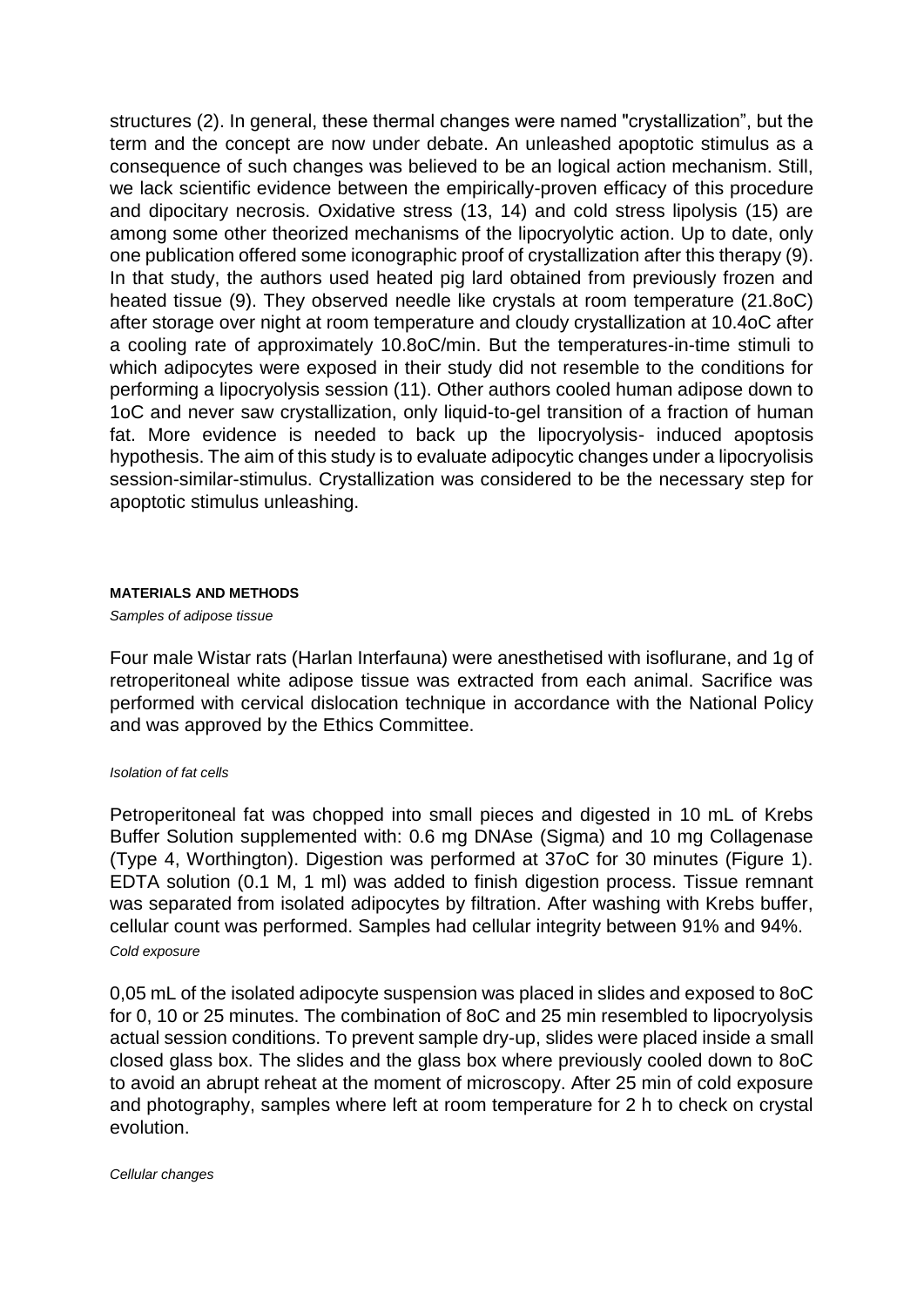The presence of crystals was evaluated by bright field microscopy (Olympus CH-2) at 40X, 100X and 400X, with an adapted polarizer filter. Light intensity used was the maximum available: 10. To make sure that tissue samples will not been heated up above 10.38oC, the only temperature at which post-lipocryolysis crystallization has been proved, the temperature enhancement due to exposition to the microscope light was calculated. Temperature evolution of the samples when placed at the microscope platen centre at room temperature (23.8oC) and at 12 cm from the light bulge (focus distance x40) was determined by  $Y = 0,104x + 21.4$ . This implied an increase in sample temperature of approximately 0.3oC at the moment of being photographed.

### **RESULTS**

Cellular integrity after collagenase digestion oscillated between 91% and 94%. Before exposure to 8oC, damaged adipocytes were few and no crystals were seen (Figure 2A and B). Changes were clearly observed after 10 min exposure to 8oC (Figure 2C and D). When the duration was increased, more crystallization was observed (Figure 2E and F). Changes inside unaltered-resembling-adipocytes were seen, as well as in diverse sized extra-cellular vacuoles formed by the fusion of destroyed adipocytes (Figure 2F). Lipid crystalls presented different levels of structural complexity, from the simple needle-like ones (Figure 3G) to the most intricate star-like ones ~0.05 mm in diameter (Figure 3H). Crystals did not disappear when the samples were warmed at room temperature (22oC) for two hours (Figures 4K and 4L)

### **DISCUSSION**

### *Necrosis occurs.*

The apoptotic hypothesis (1, 9) is accepted in the lack of evidence, partly because of the observation of delayed fat reduction response even 60 days after procedure and no severe inflammatory response after treatment (2, 16). In this study, some immediate cellular damaging was seen in all samples after cold exposure. It is not clear whether the observed crystallization would result in later apoptosis or necrosis. New studies addressing the apoptosis process should be performed.

### *Fatty acid composition.*

Not only saturated fatty acids inside adipocytes undergo physical changes when exposed to cold, but also mono and poly unsaturated fatty acids whose lipid-to-gel transition and crystallization temperatures are lower (4, 6). This points to the question whether crystallization induction temperature is different among species, and most important, if this temperature may vary among different subjects of the same species. Since there is a variation in unsaturated fatty acid composition and ratio between individuals (according to pathologies and mainly to nutritional habits), future studies should clarify whether these differences may alter therapeutic outcome.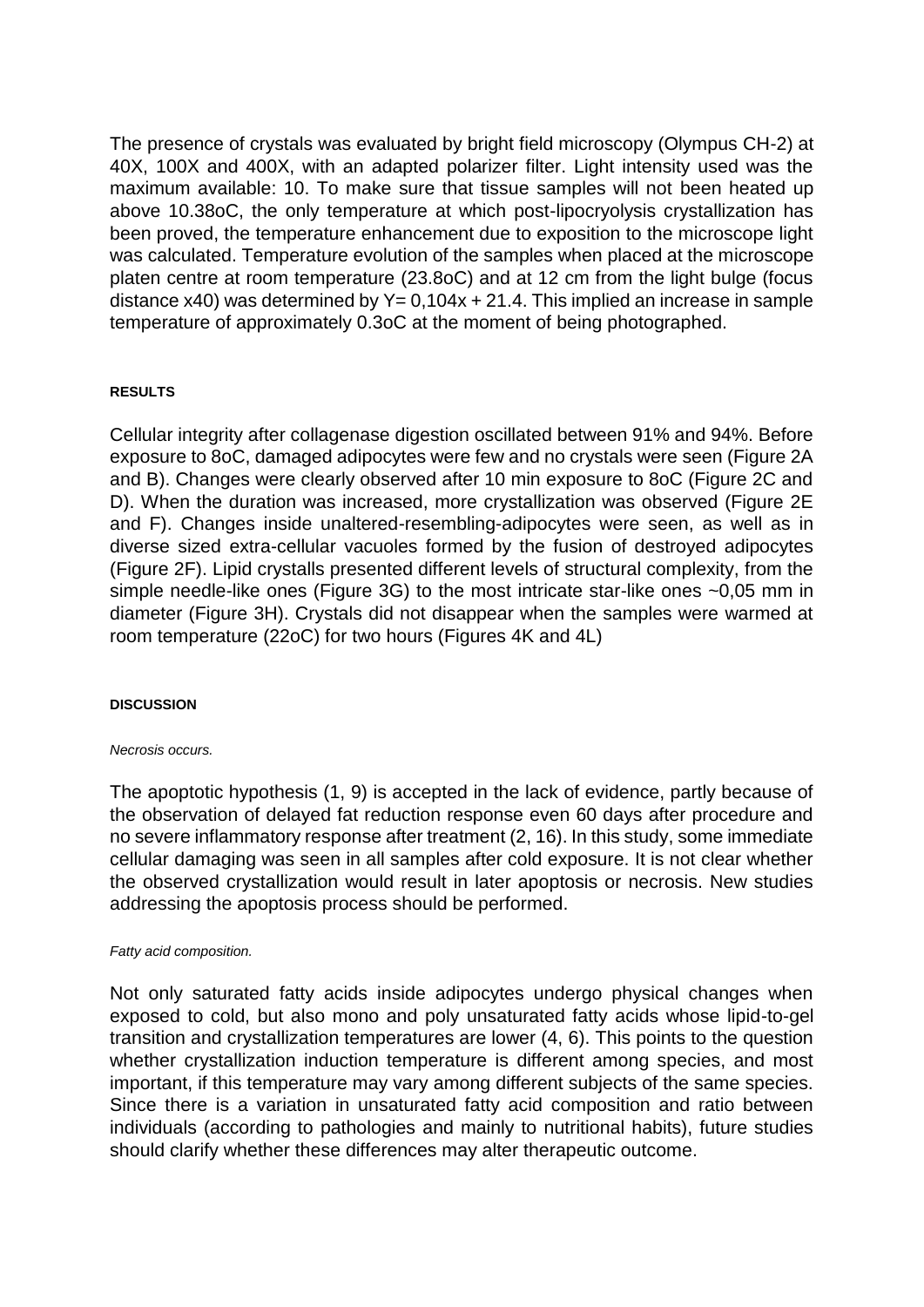### *Crystal analysis.*

It was proposed that thermal changes could be lipid crystallization or lipid-to-gel phase transition. Some evidence presented in this study may empower this idea, but others certainly not. Temperature affected crystal properties and these may affect therapeutic outcome. Crystal size difference was evidenced between samples exposed to 8oC for 10 min and samples exposed to 8oC for 25 min, in which they seemed larger. Figures 2C, 2D, 2E and 2F could be very consistent with a crystallization process, but also with the observation of a lipid to gel transition phenomenon. A different situation arose when a careful analysis of single crystals was performed and polymeric patterns were evidenced: first, adopting lineal conformations resembling needles that added to each other to form bi- dimensional V-like patterns; then, with several "V" like shapes that stoke to one another to form spherical star-like patterns. This is very consistent with a crystallization process. Still, further investigations should provide correlation a) between lipid-to-gel transition and crystallization overlapping, b) with other possible crystal formation processes; and c) clarify their clinical implications so that the application protocol may be optimized. It is noted that after exposure to 8oC for 25 min, samples could be left at 22oC for up to 2h with crystals intact. This irreversibility is consistent with a crystallization process. Further investigations must provide the evidence to evaluate and perhaps regulate irreversible crystal formation process correlating it to: a) apoptosis vs. necrosis ratio, b) immediate vs. delayed clinical results and c) final therapeutic outcome.

# **REFERENCES**

1. Avram MM, Harry RS (2009). CryolipolysisTM for Subcutaneous Fat Layer Reduction. Las Surg Med. 41:703–8

2. Coleman S, Sachdeva K, Egbert B, Preciado JA, Allison J (2009). Clinical Efficacy of Non-Invasive CryolipolysisTM and its Eeffects on Peripheral Nerves. Aesth Plast Surg. 33:482–8

3. Dover J, Burns J, Coleman S, Fitzpatrick R, Garden J, Goldberg D, Geronemus R, Kilmer S, Mayoral F, Tanzi E, Weiss R, Zelickson B (2009). A prospective clinical study of non- invasive cryolipolysis for subcutaneous fat layer reduction—Interim report of available subject data. Lasers Surg Med 41(S21):43.

4. Fay H, Meeker S, Cayer-Barrioz J, Mazuyer D, Ly I, Nallet F et al. (2012) Polymorphism of natural fatty acid liquid crystalline phases. Langmuir. 28(1):272-82. 5. Filardo Bassalo JM (2003). Crónica de los efectos físicos. ContactoS. 47:64-70 6. Guendouzi A, Mekelleche SM (2012). Prediction of the melting points of fatty acids from computed molecular descriptors: a quantitative structure-property relationship study. Chem Phys Lipids. 165(1):1-6

7. Hulbert AJ, Rana T, Couture P (2002). The acyl composition of mammalian phospholipids: an allometric analysis. Comp Biochem Physiol B Biochem Mol Biol. 132(3):545-27.

8. lein KB, Zelickson B, Riopelle JG, Okamoto E, Bachelor EP, Harry RS, et al. (2009) Non-Invasive CryolipolysisTM for Subcutaneous Fat Reduction Does Not Affect Serum Lipid Levels or Liver Function Tests. Las Surg Med. 41:785–90